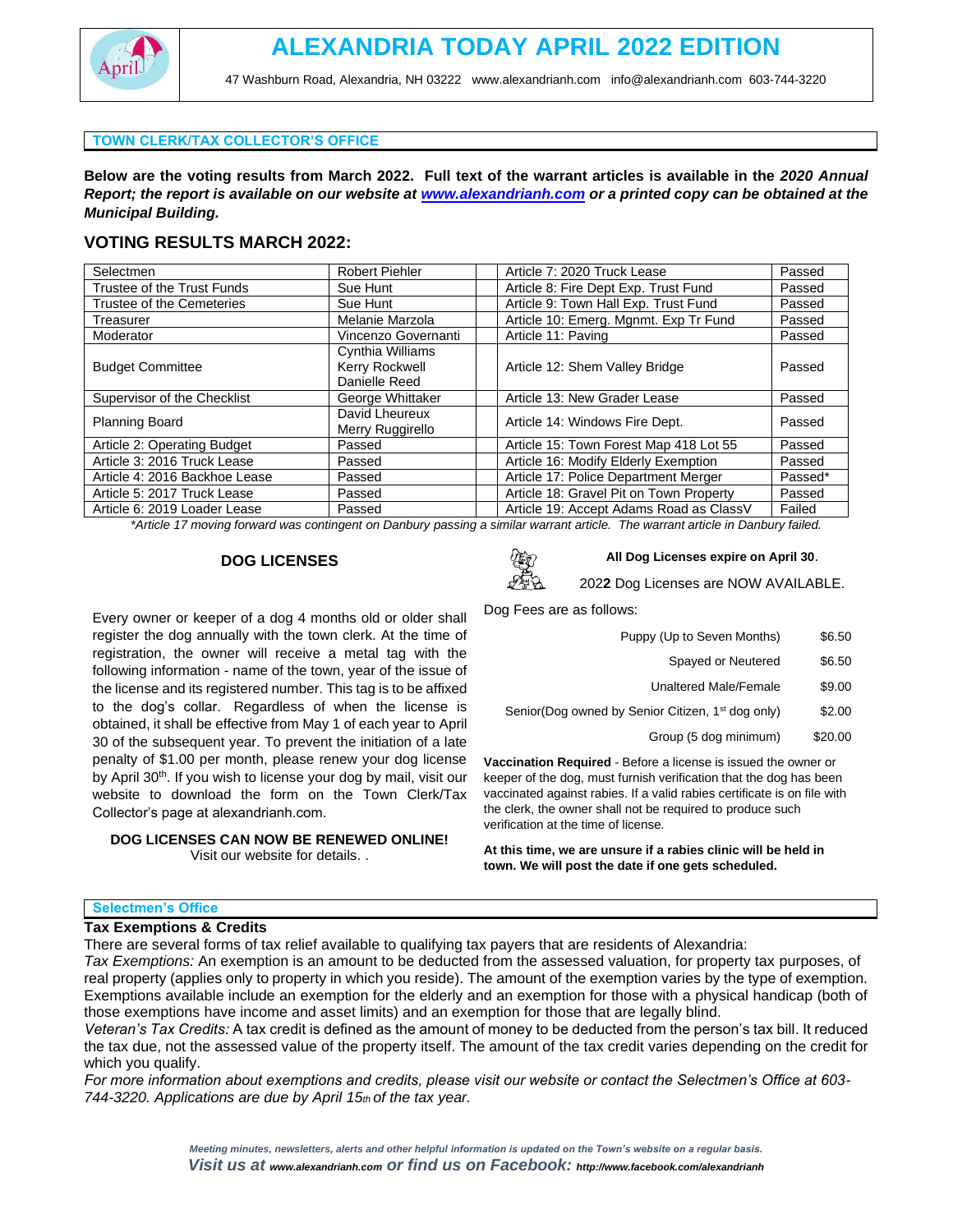

47 Washburn Road, Alexandria, NH 03222 [www.alexandrianh.com](http://www.alexandrianh.com/) info@alexandrianh.com 603-744-3220





**Recycling is contagious; You set the example, and others will follow**

*Trivia Quiz Question for the Month: What role did the Rittenhouse Mill in Philadelphia play in introducing recycling in the New World?*

## **Money in our Pockets**

Welcome Spring! March not only welcomes in spring but is really the first month we have an opportunity to evaluate the previous year and begin to make projections for the new year. During the months of January and February, we realized revenue of \$390 for aluminum cans. Scrap metal was delivered to Gilpatric; however, the invoice has not yet been received, so next month's figures will include that amount. Cardboard recycling has proven to be a big savings so far, and if the market holds firm the savings should continue. Each week we process about ¾ of a ton of cardboard which is delivered to Bristol for processing vs. putting it in with our construction waste. Disposal of construction waste costs us \$128/ton, which equates to about \$350/mo. savings when we exclude cardboard. These savings are based on 1st Quarter volume and will be reevaluated at the end of June. There has been no adjustment for glass to date. So, with all that said, our savings through February 2022 are \$1,090. If you haven't already done so, please read the Waste Management Committee Report in the 2021 Alexandria Annual Report for a recap of activities last year.

As you know, in addition to saving us money, your efforts to recycle and support your recycling program have a positive impact on our environment and preserve our natural resources for all to enjoy.

## **What's New at the Transfer Station**

There was a TSSC meetings on 16 March 2022. At the meeting, George updated us on Erin's progress with the submission of the permits for the gravel pit. Erin has promised to have the permits submitted the week of 3/22 – apparently the delay was caused, in part, by the presence of an endangered hawk species in the area and it had to be determined that development of the gravel pit/transfer station would not encroach on the hawk's territory. The impact study showed that work could continue leaving only the "right-of-way" easement held by Eversource to be resolved. It was brought up and agreed to that we should begin to ask for RFPs (request for proposals) from local contractors, so we are ready to go as soon as the permits are received. To date no specific individual(s) have been specifically tasked to investigate specific individuals and formally request RFPs.

Committee members (and attending guests) were asked to participate in a brainstorming session aimed at developing ideas regarding the relocation of the new transfer station facility. Ideas ranged from the physical design of the facility to tasks which needed to be resolved so the project could move forward. The session was designed to surface ideas regarding costs, ultimate design, a logical implementation process including outstanding issues that need to be addressed before we can move forward and during the implementation process, and issues regarding future expansion and ongoing maintenance. Ideas will be consolidated for future discussion and incorporated into an action plan for approval by the TSSC. The committee will continue to meet on an as needed basis and monthly updates will be provided here in the town newsletter and in the meeting minutes posted on the town website.

## **Avoid Being Locked Out, Gates Close at 3:45pm, Transfer Station Time – Their Facility, Their Clock**

 $\overline{\phantom{0}}$ Thank you all for picking up your 2022 transfer station stickers. Please display them in clear view in the lower **BRECYCLE!** left corner of the windshield. For those of you who have not yet gotten your stickers, they may be picked up  $\mathbf{r}$ free of charge from the office at the transfer station. Stickers are not available at the Municipal Building. Proof of residence and you license plate number are required. If you have more than one car in the family that will be using the facility, additional stickers for those vehicles are available, again at no cost, but individual license plate numbers are required. A reminder to landlords, if you have short-term seasonal tenants who will be using the facility during their stay, please advise them that they may be asked for proof of their rental agreement in lieu of a sticker. Please remember that the requirement of stickers to use the transfer station facility is to prevent unauthorized use of our facility by nonresidents.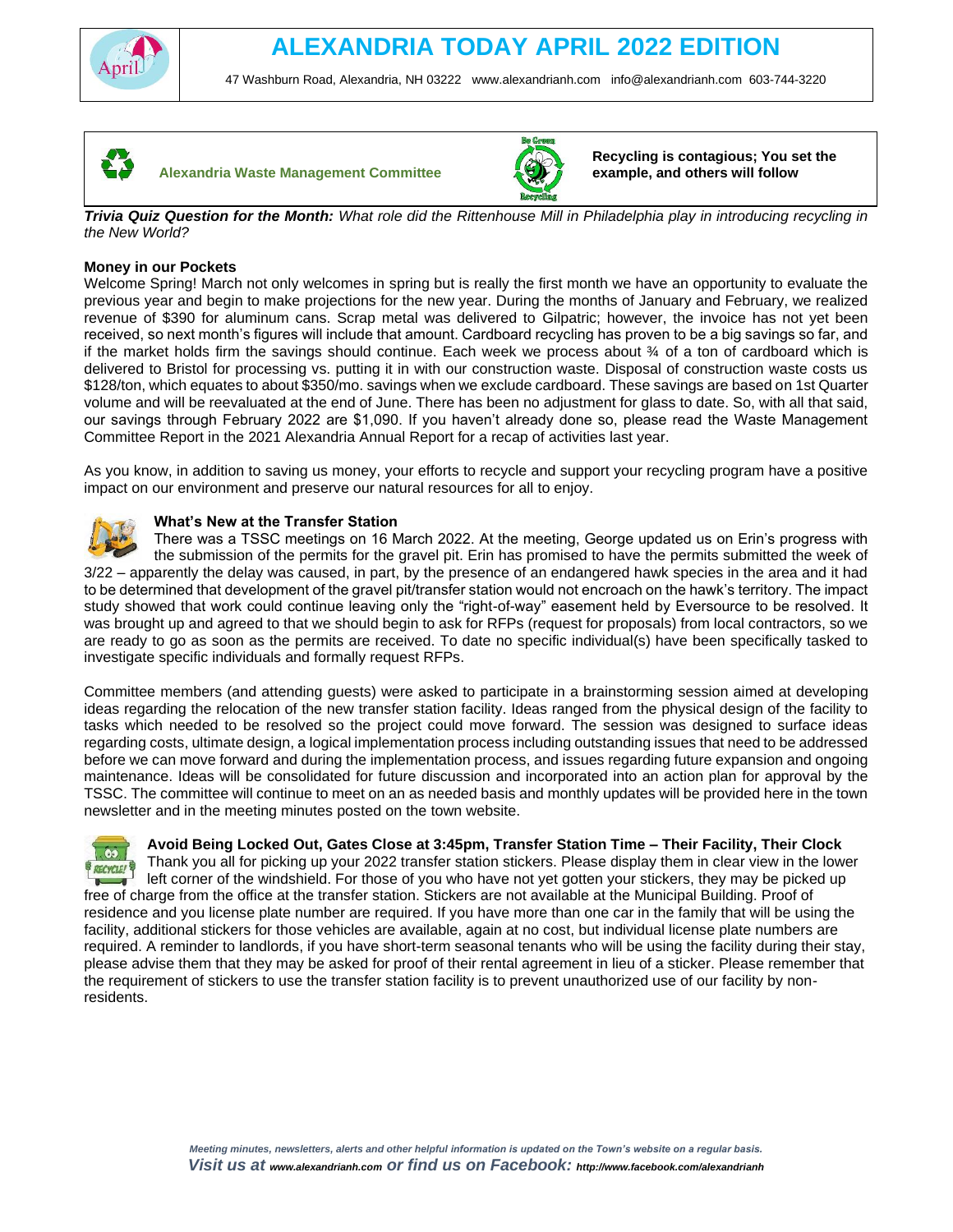

47 Washburn Road, Alexandria, NH 03222 [www.alexandrianh.com](http://www.alexandrianh.com/) info@alexandrianh.com 603-744-3220

As you can see from the comments in the "Money in Our Pockets" section above, the recycling of corrugated cardboard has proved very cost effective up to this point and our plan is to continue to accept corrugated cardboard **ONLY** for recycling. Please remove any waste material and breakdown your boxes before placing them in the trailer – remember, corrugated cardboard only. Another big PLUS, we are now recycling plastic bags. A container has been placed by the roll-offs for all **clean,** plastic bags. We take all types of plastic bags including plastic pellet bags, feed bags, and grocery bags. Please be sure the bags are empty and clean. We hope to be able to continue this service; however, it will depend on you doing your part by ensuring that only clean, plastic bags are put in the container(s). It has also come to our attention that hazardous waste and some construction debris are finding their way into the compactor or other rolloff containers. Only household waste and loose paper is allowed in the compactor and **no containers holding any petroleum product or flammable gases are NOT ALLOWED IN ANY CONTAINER.** There is a separate area for used propane tanks, which now require, in addition to being completely empty, a disposal fee – please see office before disposal. To help control improper disposal of certain materials, our Operating Plan, dtd. 30 April 2012, charges the facility with inspecting all waste entering the facility to ensure compliance. Generally, at our facility, this is limited to a quick visual check of materials brought in by truck or trailer to direct the resident to the correct disposal area. Please remember, waste disposal is, for the most part, controlled by the state not the towns and transfer stations and landfills are merely complying with regulations stipulated in their permits.

The 2022 Hazzard Waste Day for Alexandria is Aug 6th at the Regional High School from 08:30 – 12:00. For a complete list of areas and a list of what is and isn't acceptable go to: lakesrpe.org/serviceshhw.asp.

Ken has asked that I remind residents that tools such as rakes, shovels, saws, wire cutters, and box cutters are for use by residents while disposing of material at the transfer station. Please be sure to return any item you use at the transfer station to its original location, so it can be easily found by others who may need to use it.



**Every Individual Can Contribute** Here's a bit of news from Concord taken from the NRRA March 2022 Newsletter, Full of Scrap:

House committee narrowly recommended advancing landfill siting bill. The bill would create a buffer between new landfills and water bodies, like Forest Lake in Dalton. A bill that would create a buffer between landfills and waterways was recommended by the House Environment and Agriculture Committee in a 10-9 vote in favor of advancing the legislation to the full House. This is one of several bills introduced this session addressing solid waste after legislation efforts to create a buffer between state parks and landfills in response to Casella's proposal to site New England's first new landfill in over a decade in Dalton failed last session.

House Bill 1454 takes up that same issue but focuses on water bodies instead of state parks and uses a different mechanism to determine an appropriate setback. The bill would create a buffer between new landfills and water bodies to prevent pollution from entering state waterways. The current buffer is 200 feet, and under this bill that would still be the minimum allowable distance. But siting would also have to factor in how quickly groundwater from the landfill could enter the nearby body of water, ensuring it would take at least five years. Committee members in favor of the bill argued this would be enough time to mediate potential contamination before it could enter a nearby waterbody. They said passage would provide some protection to citizens in the North Country and that the issue of water contamination was too urgent to put off any longer, as many areas within the state are struggling with water contamination.

Committee members who voted against the measure said the issue should be taken up in a study committee bill already passed by the committee – House Bill 1049. **Source: article by Amanda Gokee, 3/4/2022, March Full of Scrap, NRRA Newsletter**



Creative ideas for recycling, reusing items, and interesting articles or websites offering recycling ideas are always welcome as are comments and suggestions about the newsletter articles. Please submitted your comments to: steve.whitman@hotmail.com; be sure to state "recycling comments" in the subject. In some cases, with the author's permission, comments may be printed in subsequent issues.

Answer to trivia question: Wilhelm Rittinghausen, later known as William Rittenhouse, moved to Amsterdam at a young age and then emigrated to the Colonies with his three children in 1687. William's descendants continued to be active in the paper making business, and in 1690 opened the Rittenhouse Paper Mill in Philadelphia. For twenty years, Rittenhouse Paper Mill was the only paper mill in the Colonies. The unique thing about the paper mill was that it began recycling old linen and cotton rags. The paper produced from these materials was sold to printers for use in Bibles and newspapers. Although individuals had been recycling medals for years, this was the first true recycling process where material was recycled and used to create a different product on a large scale.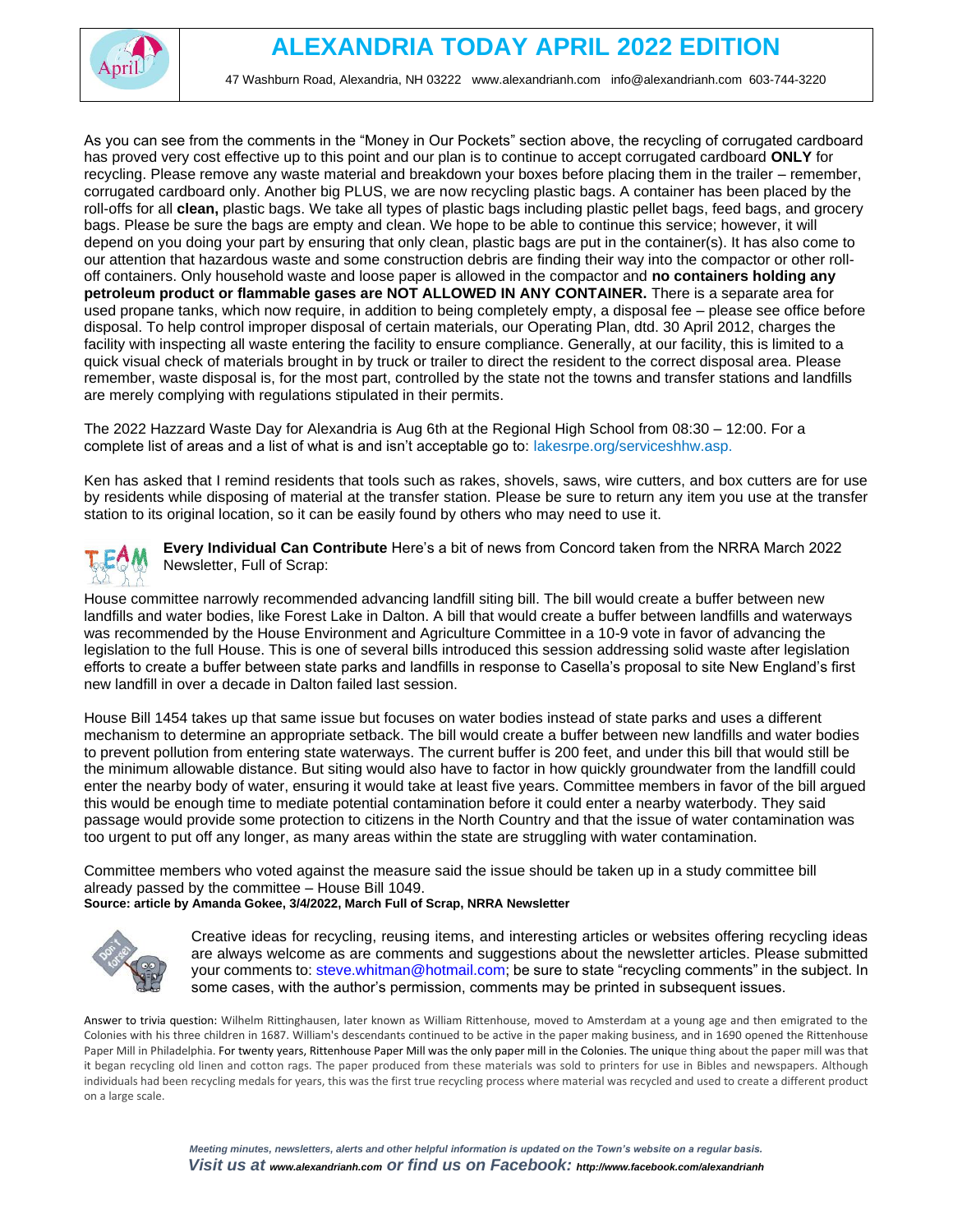

# **ALEXANDRIA TODAY APRIL 2022 EDITION**

47 Washburn Road, Alexandria, NH 03222 [www.alexandrianh.com](http://www.alexandrianh.com/) info@alexandrianh.com 603-744-3220



It's spring and time to think about sprucing up the yard after the long winter and beginning to think about turning over the garden and getting it ready for planting. There is another important task you should consider, testing your well water. If you're a homeowner who gets their water from a private well, you'll know that regulations for public water supplies don't apply to you, and you need to periodically test your water. It is highly recommended that you test for coliform bacteria, nitrate, lead, arsenic, and other dangerous contaminants at least once a year. This is especially important if there has been new activity in the area such as construction or usage of property changes in the area.

It can be a little confusing sorting through and understanding all the information regarding the testing of well water. The guidelines for testing private wells fluctuate over time and by state, and certain contaminants require more regular testing for than others. There are dozens of DIY testing kit offered at home stores and on-line. I would suggest contacting a professional for advice before doing anything. Choose a local company, as they are likely to be familiar with the surrounding topography and any know problems in the immediate area. Most testing companies send their samples to professional labs for analysis, the same as you would do should you decide to do the sampling yourself. Another big advantage with using a company specializing in well water testing, is that they will be in a position to analyze the test results and offer corrective solutions to any problems found.

For the sake of your health, it's important to know exactly what's in your water supply, and whether you need to adjust your water treatment solutions or implement new means of treatment over time. Testing you well water is easy and should become a routine part of everybody's spring cleanup.

For more detailed information, visit: How to Test Well Water (2022 Ultimate Guide) (waterfilterguru.com)



**Other Community Events & Information**

**BLOOD DRIVES Thursday, April 28, 2022 from 2:00 pm to 7:00 pm** New Hampton School, 70 Main Street, New Hampton, NH **Tuesday, May 17, 2022 from 12:00 pm to 5:00 pm** Marian Center, 17 West Shore Road, Bristol, NH



## **DANBURY WINTER MARKET**

*FIRST SATURDAY OF THE MONTH* NOVEMBER – MAY

The Blazing Star Grange #71 of Danbury NH sponsors the [Danbury Winter Market](https://harvesttomarket.com/farmers-market/Danbury-Winter-Market) to help sustain our local area, strengthen our local economy, maintain our rural landscape thru saving small family farms that preserve our green space. Our market season runs the first Saturday of November thru May from 9 to noon. Two changes this season - the time! and we're going an extra month with our in person

market. Blazing Star Grange encourages your support of our Danbury Winter Market Vendors. Local farms provide a strong anchor in the security of local food supply and they, along with our artisan, strengthen our region's economy. *Market Location: Grange Hall, 15 North Road, Danbury NH, a stone's throw from the intersections of routes 4 & 104. For information contact Donna at 603-768-5579.*